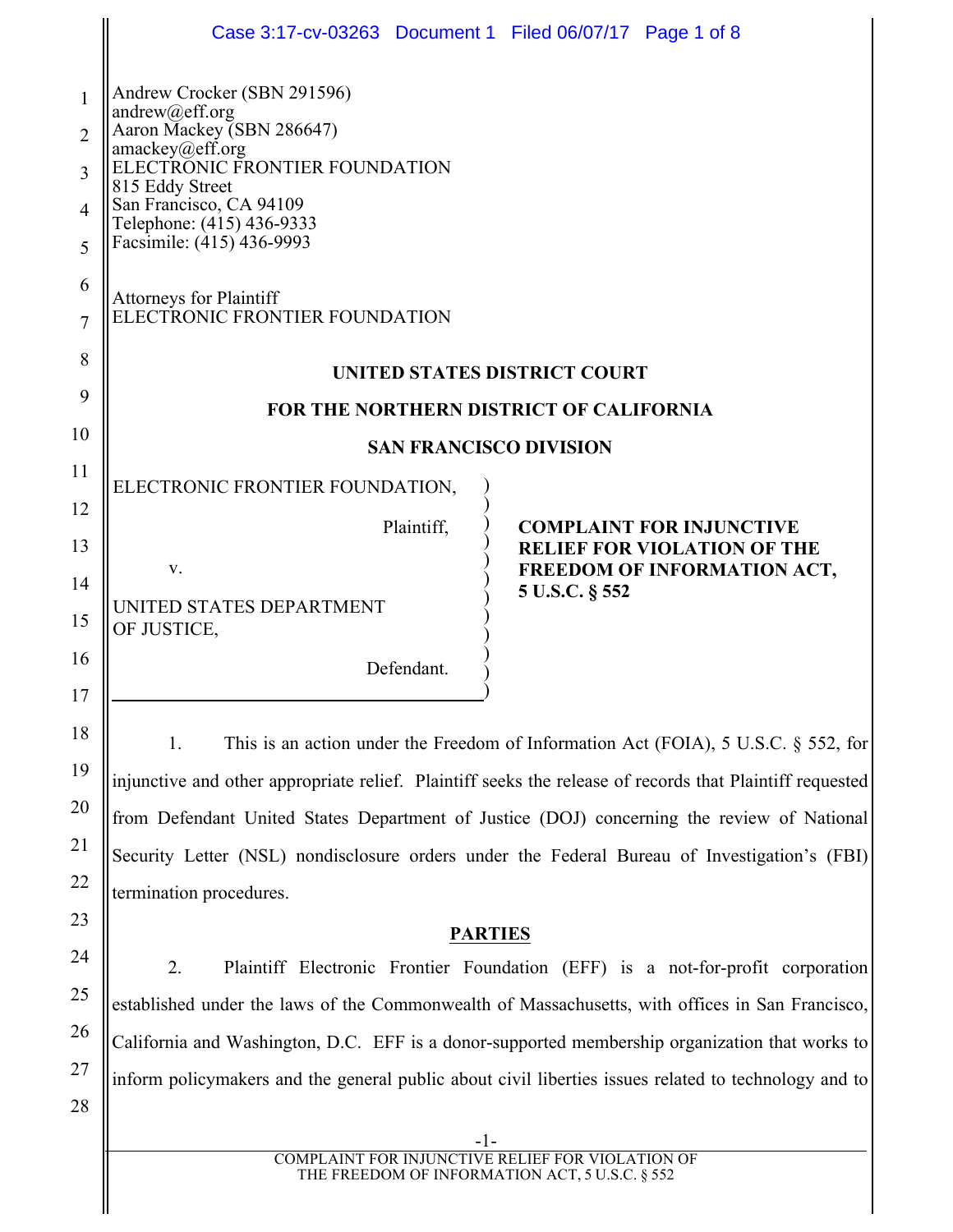act as a defender of those liberties. In support of its mission, EFF uses the FOIA to obtain and disseminate information concerning the activities of federal agencies.

3. Defendant Department of Justice (DOJ) is an agency of the Executive Branch of the United States Government. DOJ is an "agency" within the meaning of 5 U.S.C. § 552(f). The Federal Bureau of Investigation (FBI) is a component of Defendant DOJ.

### **JURISDICTION**

4. This Court has both subject matter jurisdiction over this action and personal jurisdiction over the parties pursuant to 5 U.S.C.  $\S$ § 552(a)(4)(B) and 552(a)(6)(C)(i). This Court also has jurisdiction over this action pursuant to 28 U.S.C. § 1331.

1

2

3

4

5

### **VENUE AND INTRADISTRICT ASSIGNMENT**

5. Venue is proper in this district under 5 U.S.C. § 552(a)(4)(B) and 28 U.S.C. § 1391(e).

6. Assignment to the San Francisco division is proper pursuant to Local Rule 3-2(c) and (d) because a substantial portion of the events giving rise to this action occurred in this district and division, where Plaintiff is headquartered.

# **FACTUAL ALLEGATIONS**

# **The USA Freedom Act Requires FBI Review of NSL Nondisclosure Orders**

7. The NSL statutes<sup>1</sup> authorize the FBI (and other authorized agencies) to send NSLs requesting information relevant to national security investigations. NSLs generally prohibit the recipient from disclosing any information about the request, including that the recipient received an NSL, based on a certification by an FBI official that "that the absence of a prohibition of disclosure" may result in one of several enumerated harms. *See, e.g.,* 18 U.S.C. § 2709(c)(1)(B). NSL nondisclosure orders have no fixed duration and may last indefinitely. Since 2001, the government has issued almost 500,000 NSLs, and continues to issue more than  $12,000$  each year.<sup>2</sup>

 $\overline{a}$  $1$  12 U.S.C. § 3414; 15 U.S.C. § 1681u-v; 18 U.S.C. §§ 2709, 3511; 50 U.S.C. § 3162.

<sup>2</sup> DOJ, Office of the Inspector General ("OIG"), *A Review of the Federal Bureau of Investigation's Use of National Security Letters: Assessment of Progress in Implementing Recommendations and Examination of Use in 2007 through 2009* at 65 (2014), available at https://oig.justice.gov/reports/ 2014/s1408.pdf ("2014 OIG Report") (chart showing NSLs issued 2003-2011); *Liberty and Security*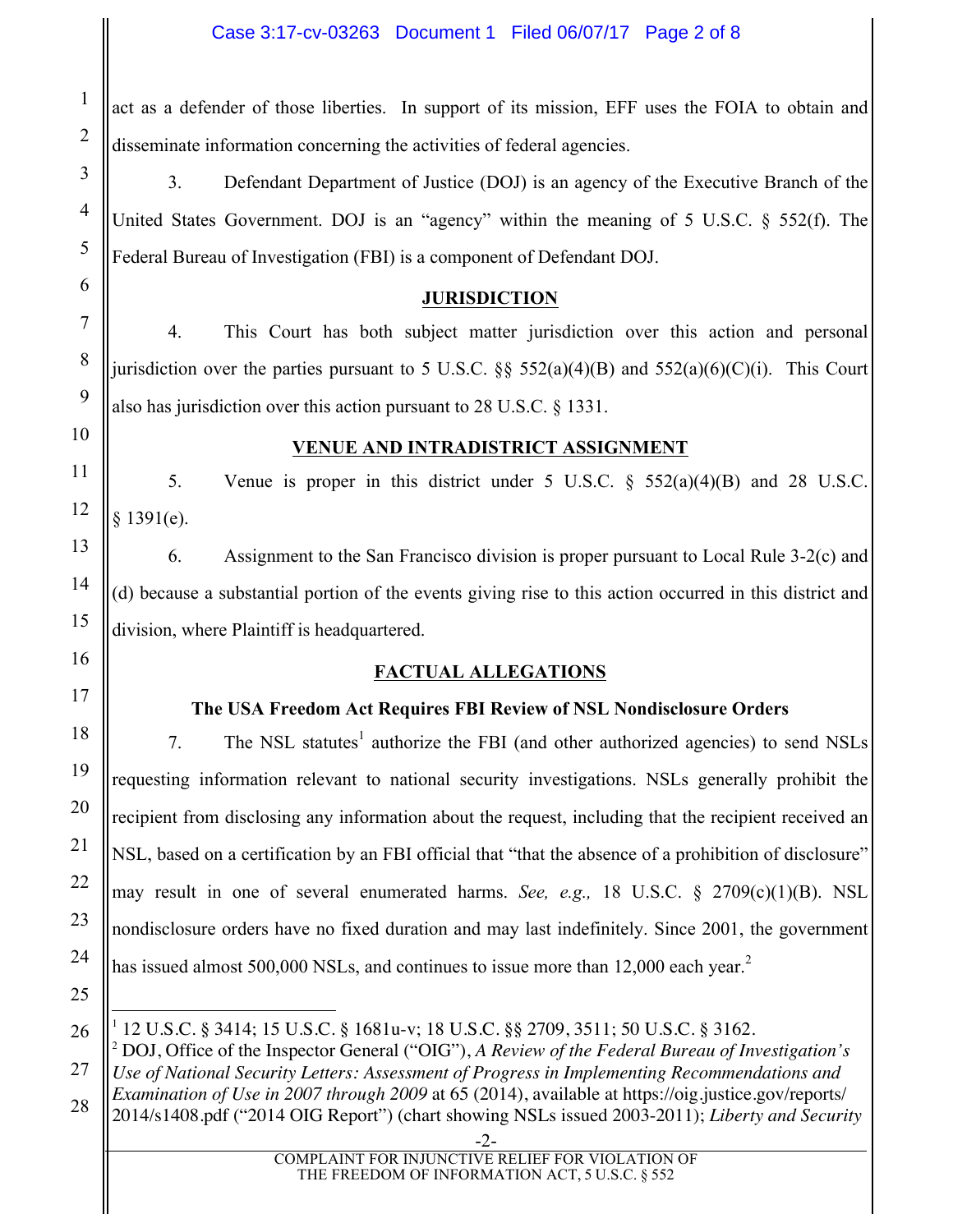#### Case 3:17-cv-03263 Document 1 Filed 06/07/17 Page 3 of 8

8. NSLs are a matter of significant public controversy. This Court has recognized that the gag orders that accompany NSLs are "especially problematic in light of the active, continuing public debate over NSLs, which has spawned a series of Congressional hearings, academic commentary, and press coverage." *In re National Sec. Letter*, 930 F. Supp. 2d 1064, 1076 (N.D. Cal. 2013). Furthermore, NSL nondisclosure orders prevent recipients from participating in the public dialogue on governmental surveillance and from making true and complete reports to customers, investors, and legislators. *See, e.g., Twitter v. Sessions*, No. 14-cv-4480 (N.D. Cal.) (Twitter seeking to publish transparency report including number of NSLs received).

9. Prior to 2015, the NSL statutes had no requirement that the FBI review NSL nondisclosure orders after any length of time to determine whether the FBI still believed recipients should remain gagged.

10. NSL nondisclosure orders have been subject to several constitutional challenges, and at least three courts have held that the nondisclosure orders authorized by prior versions of the NSL statute violated the First Amendment.<sup>3</sup>

11. In response to public pressure and adverse court rulings, Congress enacted the USA FREEDOM Act of 2015, Pub. L. 114-23, 129 Stat. 268 (2015) (USA FREEDOM). The Act included reforms designed to address constitutional defects in the NSL statutes.<sup>4</sup> The constitutionality of the

 $\overline{a}$ *in a Changing World: Report and Recommendations from the President's Review Group on Intelligence and Communications Technologies* at 91-93 (2013) ("President's Review Group") (number of NSLs issued in 2012), *available at*

http://www.whitehouse.gov/sites/default/files/docs/2013-12- 12\_rg\_final\_report.pdf; 2013: ODNI Transparency Report (June 26, 2014),

- https://icontherecord.tumblr.com/transparency/odni\_transparencyreport\_cy2013 (NSLs issued in 2013); ODNI Transparency Report 2014 (Apr. 22, 2015),
- https://icontherecord.tumblr.com/transparency/odni\_transparencyreport\_cy2014 (NSLs issued in 2014); ODNI Transparency Report 2015 (May 2, 2016):
- https://icontherecord.tumblr.com/transparency/odni\_transparencyreport\_cy2015
- (NSLs issued in 2015); ODNI Transparency Report 2016 (May 2, 2017):
- https://icontherecord.tumblr.com/transparency/odni\_transparencyreport\_cy2016 (NSLs issued in 2016).
- 26 <sup>3</sup> *See, e.g.*, *Doe v. Mukasey*, 549 F.3d 861 (2d Cir. 2008), *aff'g in part Doe v. Gonzales*, 500 F. Supp. 2d 379 (S.D.N.Y. 2007); *In re National Sec. Letter*, 930 F. Supp. 2d at 1076.
- <sup>4</sup> *See* H.R. Rep. No. 114-109, at 24 (2015) (stating that changes to NSL nondisclosure order
- procedures in the Act were intended address constitutional deficiencies in the NSL statutes noted by *Doe v. Mukasey*, 549 F.3d 861 (2d Cir. 2008)).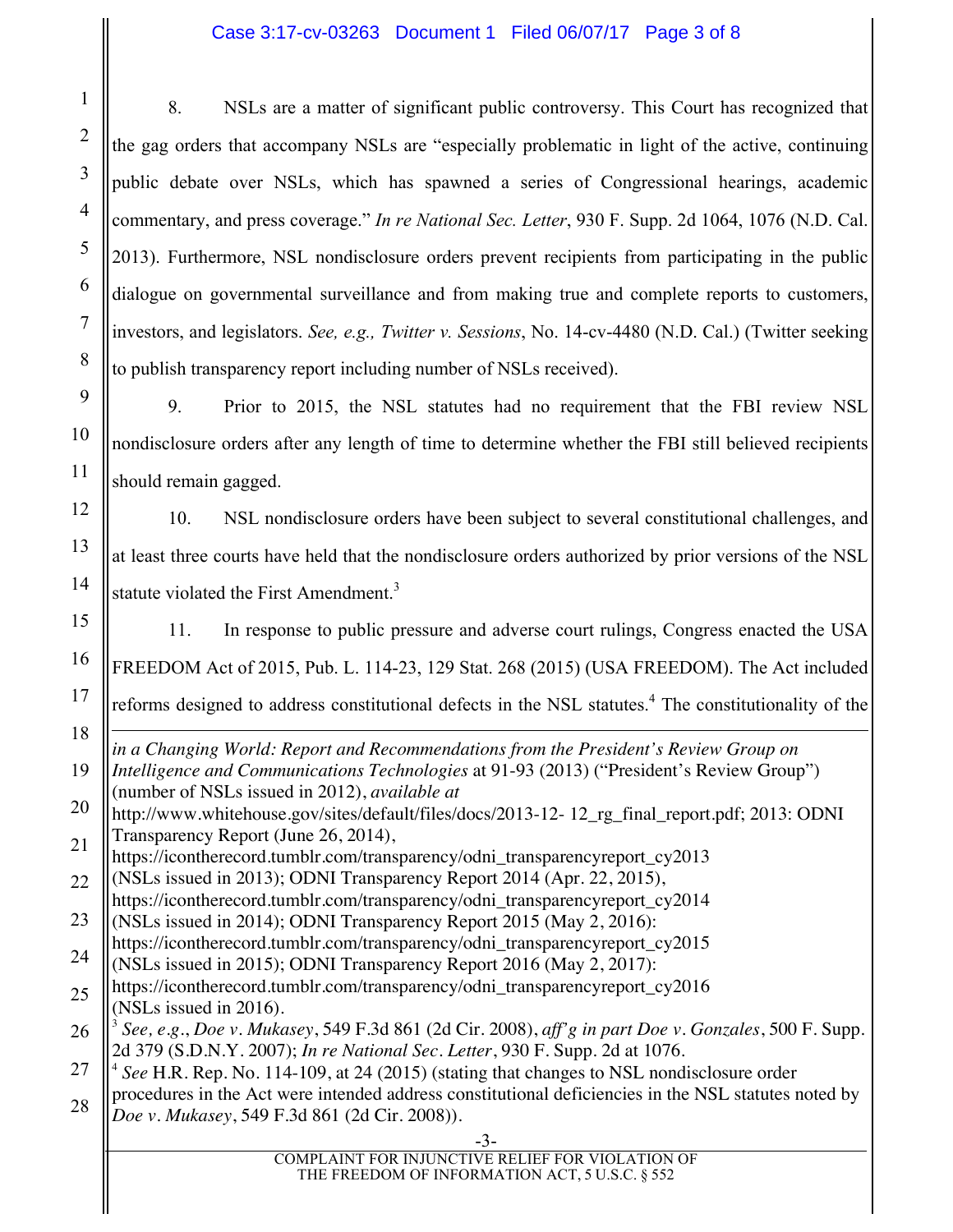amended statutes is the subject of ongoing litigation. *See Under Seal v. Sessions*, Nos. 16-16067, 16- 16081, 16-16082 (9th Cir.).

12. One such reform required the FBI to "review at appropriate intervals" NSL nondisclosure orders to determine whether the underlying facts still supported preventing the NSL recipient from disclosing the nature or existence of the NSL, and to "[terminate] such a nondisclosure requirement if the facts no longer support nondisclosure." USA FREEDOM, §502(f).

13. Pursuant to this mandate, the FBI developed procedures (NSL Review Procedures) that "govern the review of the nondisclosure requirement in NSLs and termination of the requirement when the facts no longer support nondisclosure."5 The NSL Review Procedures require the FBI to terminate nondisclosure at the three-year anniversary of the initiation of a full investigation involving an NSL and/or the close of such an investigation "unless the FBI determines that one of the statutory standards for nondisclosure is satisfied." <sup>6</sup> The FBI published the NSL Review Procedures in November 2015, and they became effective in February 2016.

14. The DOJ has argued that the NSL Review Procedures remedy constitutional defects in the NSL statutes.<sup>7</sup> The nature and efficacy of these procedures is therefore of great importance to the public debate surrounding NSLs.

15. According to the NSL Review Procedures, records related to the FBI's review of NSLs under the NSL Review Procedures are stored "in the FISA Management System (FISAMS) and the FBI's central recordkeeping system and any successor systems."<sup>8</sup> The FBI developed the National Security Letter subsystem (NSLS), part of FISAMS, in response to findings by the DOJ's Office of the Inspector General that the FBI's recordkeeping about NSLs was inaccurate and incomplete.<sup>9</sup> According to Inspector General reports, NSLS automatically generates emails and other

 $\overline{a}$ <sup>5</sup> Termination Procedure for National Security Letter Nondisclosure Requirement, FBI, *available at* https://www.fbi.gov/file-repository/nsl-ndp-procedures.pdf/view ("NSL Review Procedures").  $^6$  *Id.* at 2.

<sup>7</sup> Gov't Br. at 46-47, *Under Seal v. Lynch*, Dkt. No. 52, No. 16-16082 (9th Cir. Dec. 9, 2016). <sup>8</sup> NSL Review Procedures at 4.

 $9 \text{ DOI}$ , Office of the Inspector General ("OIG"), A Review of the Federal Bureau of Investigation's Use of National Security Letters: Assessment of Progress in Implementing Recommendations and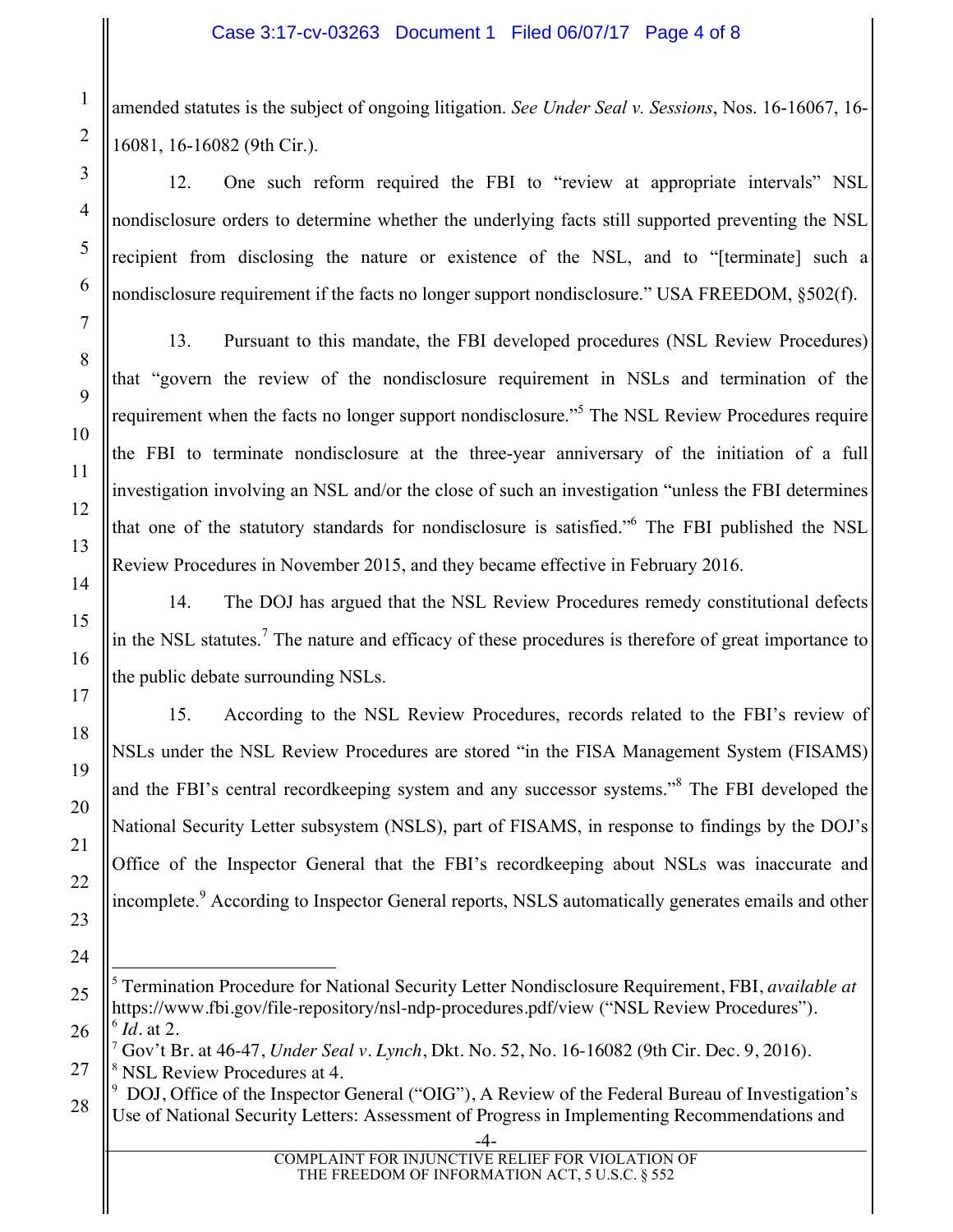#### Case 3:17-cv-03263 Document 1 Filed 06/07/17 Page 5 of 8

records, including "automatically captur[ing] all data points necessary for congressional reporting."<sup>10</sup>

16. According to the NSL Review Procedures, whenever an investigation involving an NSL that includes a nondisclosure order closes or reaches the three-year anniversary of its initiation, the FBI's recordkeeping system will generate an electronic notice for the agent assigned to the investigation.<sup>11</sup> The electronic notice indicates that the investigating FBI agent must review whether the nondisclosure order accompanying the NSL remains necessary. The electronic communications documenting NSL nondisclosure determinations generated by FISAMS are later "serialized" into the FBI's central recordkeeping system.<sup>12</sup> The NSL Review Procedures call for annual audits of compliance with NSL Review Procedures, including recordkeeping requirements.<sup>13</sup>

17. Since 2015, the FBI's NSL Review Procedures have resulted in termination of nondisclosure orders associated with several NSLs. Recipients of these NSLs, including Google, Yahoo, Twitter, CREDO Mobile, and Cloudflare, received and later published notices from the FBI stating that the Bureau reached a decision to terminate an NSL nondisclosure requirement in whole or in part pursuant to its termination procedures.<sup>14</sup>

#### **Plaintiff's FOIA Requests**

18. In an email dated September 7, 2016, Plaintiff filed a FOIA request with the FBI, a

component of Defendant DOJ, for records related to the NSL Review Procedures (Sept. 7 FOIA).

19  $\overline{a}$ Examination of Use in 2007 through 2009, at 12 (2014) ("2014 OIG Report"), available at https://info.publicintelligence.net/DoJ-NationalSecurityLetters-2007-2009.pdf.

20 <sup>10</sup> *Id.* at 19, 38.

<sup>11</sup> NSL Review Procedures at 2-3.

21 <sup>12</sup> *Id*. at 4.

22 <sup>13</sup> *Id.*

1

2

3

4

5

6

7

8

9

10

11

12

13

14

15

16

17

18

23 <sup>14</sup> *See* Richard Salgado, *Sharing National Security Letters with the public*, Google (Dec. 13, 2016), https://blog.google/topics/public-policy/sharing-national-security-letters-public; Chris Madsen*,* 

24 *Yahoo Announces Public Disclosure of National Security Letters*, Yahoo (June 1, 2016),

25 https://yahoopolicy.tumblr.com/post/145258843473/yahoo-announcespublic-disclosure-of-national; Elizabeth Banker, *#Transparency update: Twitter discloses national security letters*, Twitter (Jan. 27, 2017), https://blog.twitter.com/2017/transparency-update-twitter-discloses-national-

26 securityletters; Notice Concerning National Security Letter, *In re NSLs*, Dkt No. 77, No. 1616067 (9th Cir. Mar. 20, 2017); Kenneth R. Carter, *Cloudflare's Transparency Report for Second Half* 

27 *2016 and an Additional Disclosure for 2013*, Cloudflare (Jan. 10, 2017),

28 https://blog.cloudflare.com/cloudflares-transparency-report-for-second-half-2016-and-anadditionaldisclosure-for-2013-2/.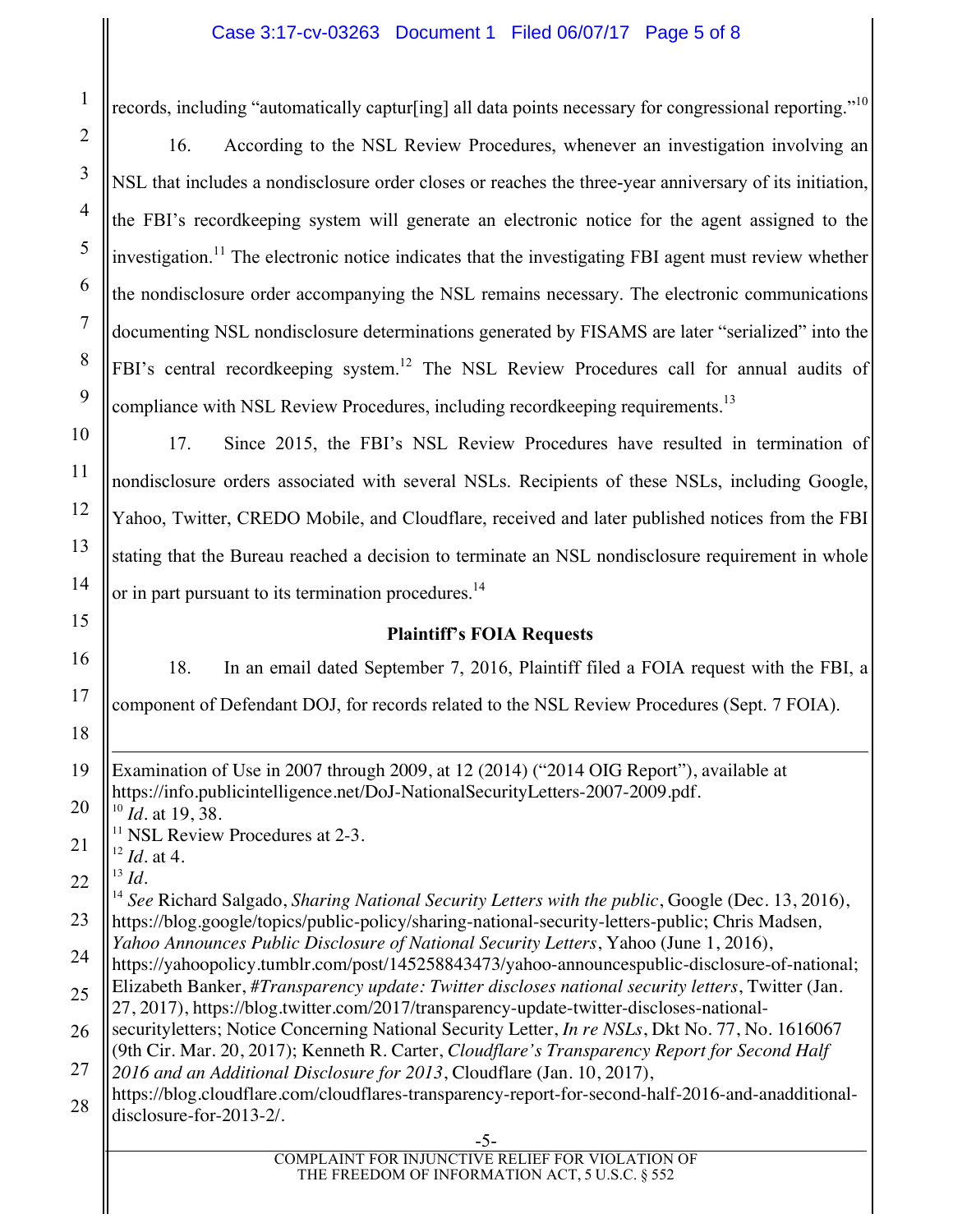- 19. The Sept. 7 FOIA request sought records created pursuant to the published procedures and recordkeeping protocols described in paragraphs 15-16.
	- 20. Specially, the request sought:
	- The total number of NSLs reviewed under the termination procedures, including the number of NSLs reviewed upon the close of an investigation and the number of NSLs reviewed on the threeyear anniversary of the initiation of a full investigation.
	- The number of notifications issued by the FBI's case management system indicating that a review of an NSL is required by the termination procedures.
- The number of NSLs reviewed under the termination procedures for which the FBI has determined to continue the nondisclosure requirement.
- 15 16 17 The number of NSLs reviewed under the termination procedures for which the FBI has determined to terminate the nondisclosure requirement.
- 18 19 20 21 • Any and all records showing the length of time between when the FBI's case management system notifies agents that an NSL must be reviewed under the termination procedures and the date upon which such review is completed.
	- The number of termination notifications the FBI has issued to NSL recipients, officers, employees, or agents thereof, or any applicable court upon finding that the nondisclosure of an NSL is no longer necessary.
	- Guidance, directives, memoranda, or other instructions for using the NSLS, the FISAMS, or any other systems to review NSL nondisclosure orders pursuant to the FBI's termination procedures.

13

14

22

23

24

25

26

27

28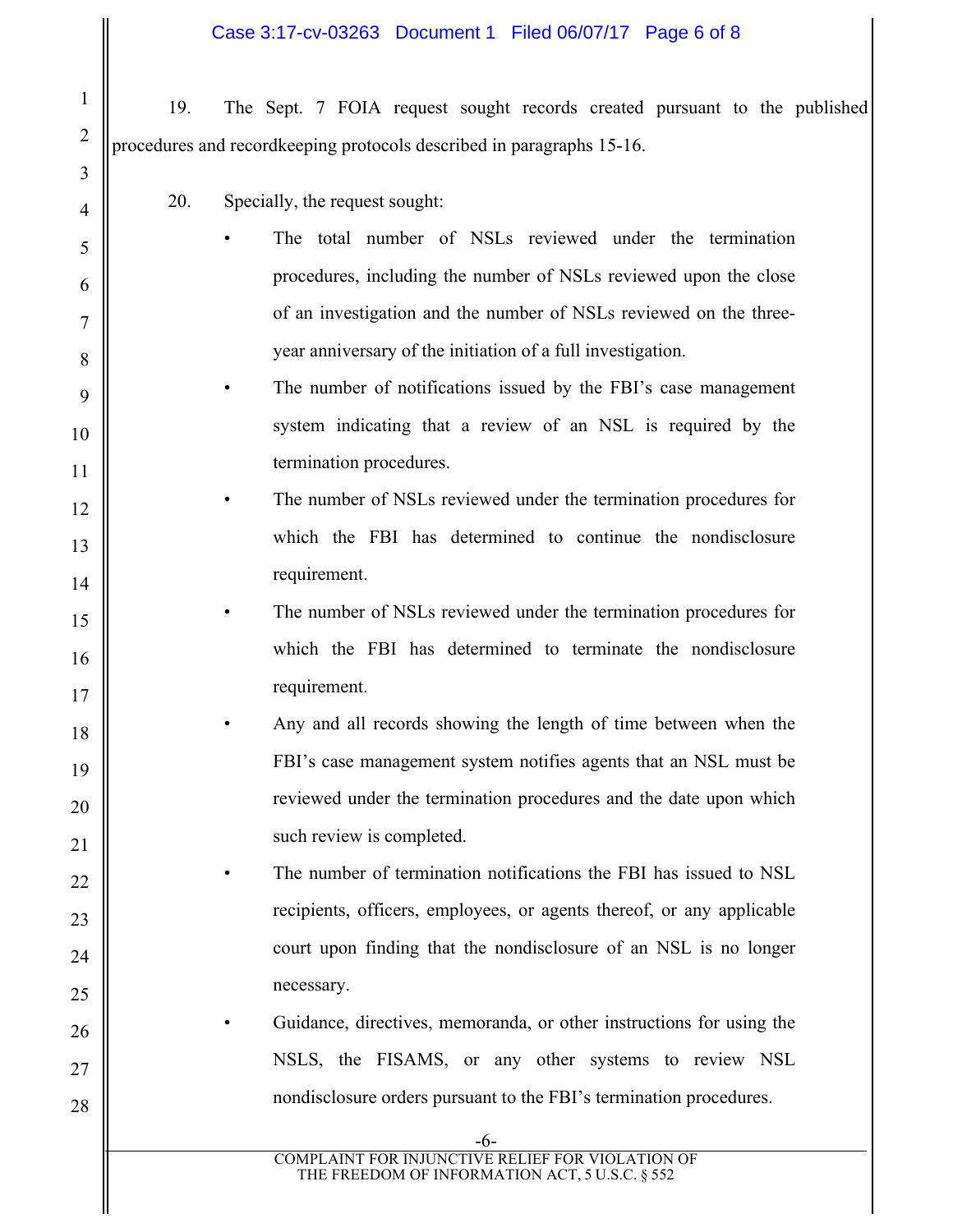21. In the Sept. 7 FOIA, Plaintiff also sought the media fee waiver and public interest fee waiver for its request pursuant to the FOIA,  $28$  C.F.R.  $\S$  16.10(b)(6), and  $28$  C.F.R.  $\S$  16.10(k)(1).

22. On March 7, 2017, Defendant provided its final response to the Sept. 7 FOIA via letter. Defendant stated in its final response that it was "unable to identify main file records responsive to the FOIA." Defendant declined to adjudicate Plaintiff's requests to be granted a fee reduction as a member of the news media and a public interest fee waiver.

23. On April 18, 2017, Plaintiff filed an administrative appeal of Defendant's final response via mail and Defendant's online FOIA portal (April 18 Appeal). Plaintiff appealed on grounds that Defendant had failed to conduct an adequate search for records responsive to its Sept. 7 FOIA request and that Defendant had improperly withheld records under FOIA.

24. In the April 18 Appeal, Plaintiff indicated that responsive records should exist in connection with the publicized NSL termination notifications cited in paragraph 14 and with the data management systems cited in paragraph 15.

25. In the April 18 Appeal, Plaintiff also appealed Defendant's determination that it was unnecessary to adjudicate Plaintiff's requests to receive news media fee status and a public interest waiver of all fees.

26. Defendant has not responded to Plaintiff's April 18 Appeal.

27. Plaintiff has exhausted all applicable administrative remedies.

28. Defendant continues to wrongfully withhold the requested records from Plaintiff.

# **CAUSES OF ACTION**

**Violation of the Freedom of Information Act for Wrongful Withholding of Agency Records**

29. Plaintiff repeats and realleges paragraphs 1-28.

30. Defendant has wrongfully withheld agency records requested by Plaintiff by failing to conduct an adequate search for records responsive to Plaintiff's request and by failing to produce all records in the agency's possession responsive to Plaintiff's request.

31. Defendant has wrongfully denied Plaintiff's request for a news media fee reduction and a public interest fee waiver under FOIA.

27 28

1

2

3

4

5

6

7

8

9

10

11

12

13

14

15

16

17

18

19

20

21

22

23

24

25

26